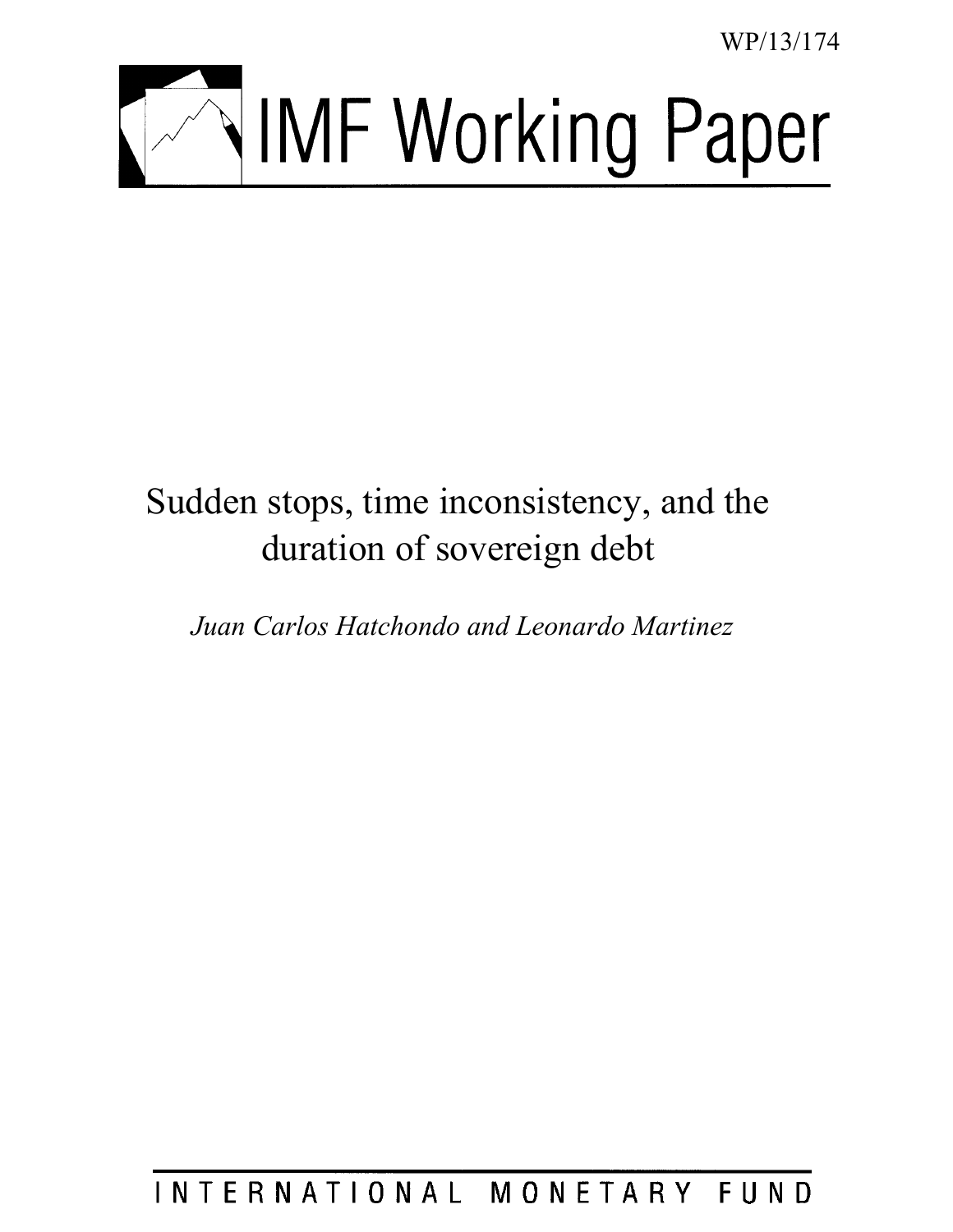# **IMF Working Paper**

IMF Institute for Capacity Development

# **Sudden stops, time inconsistency, and the duration of sovereign debt**

# **Prepared by Juan Carlos Hatchondo and Leonardo Martinez1**

Authorized for distribution by Jorge Roldos

July 2013

**Abstract**

# **This Working Paper should not be reported as representing the views of the IMF.**

The views expressed in this Working Paper are those of the author(s) and do not necessarily represent those of the IMF or IMF policy. Working Papers describe research in progress by the author(s) and are published to elicit comments and to further debate.

We study the sovereign debt duration chosen by the government in the context of a standard model of sovereign default. The government balances off increasing the duration of its debt to mitigate rollover risk and lowering duration to mitigate the debt dilution problem. We present two main results. First, when the government decides the debt duration on a sequential basis, sudden stop risk increases the average duration by 1 year. Second, we illustrate the time inconsistency problem in the choice of sovereign debt duration: governments would like to commit to a duration that is 1.7 years shorter than the one they choose when decisions are made sequentially.

JEL Classification Numbers: F34, F41.

 $\overline{a}$ 

Keywords: sovereign debt, default, sudden stops, debt dilution, time inconsistency, debt maturity

Author's E-Mail Address: juanc.hatchondo@gmail.com, lmartinez4@imf.org

<sup>&</sup>lt;sup>1</sup> This is an author's original manuscript of an article published in the International Economic Journal (copyright Taylor & Francis); The International Economic Journal article is available online at

http://www.tandfonline.com/doi/full/10.1080/10168737.2013.796112. The views expressed herein are those of the authors and should not be attributed to the IMF, its Executive Board, or its management, the Federal Reserve Bank of Richmond, or the Federal Reserve System.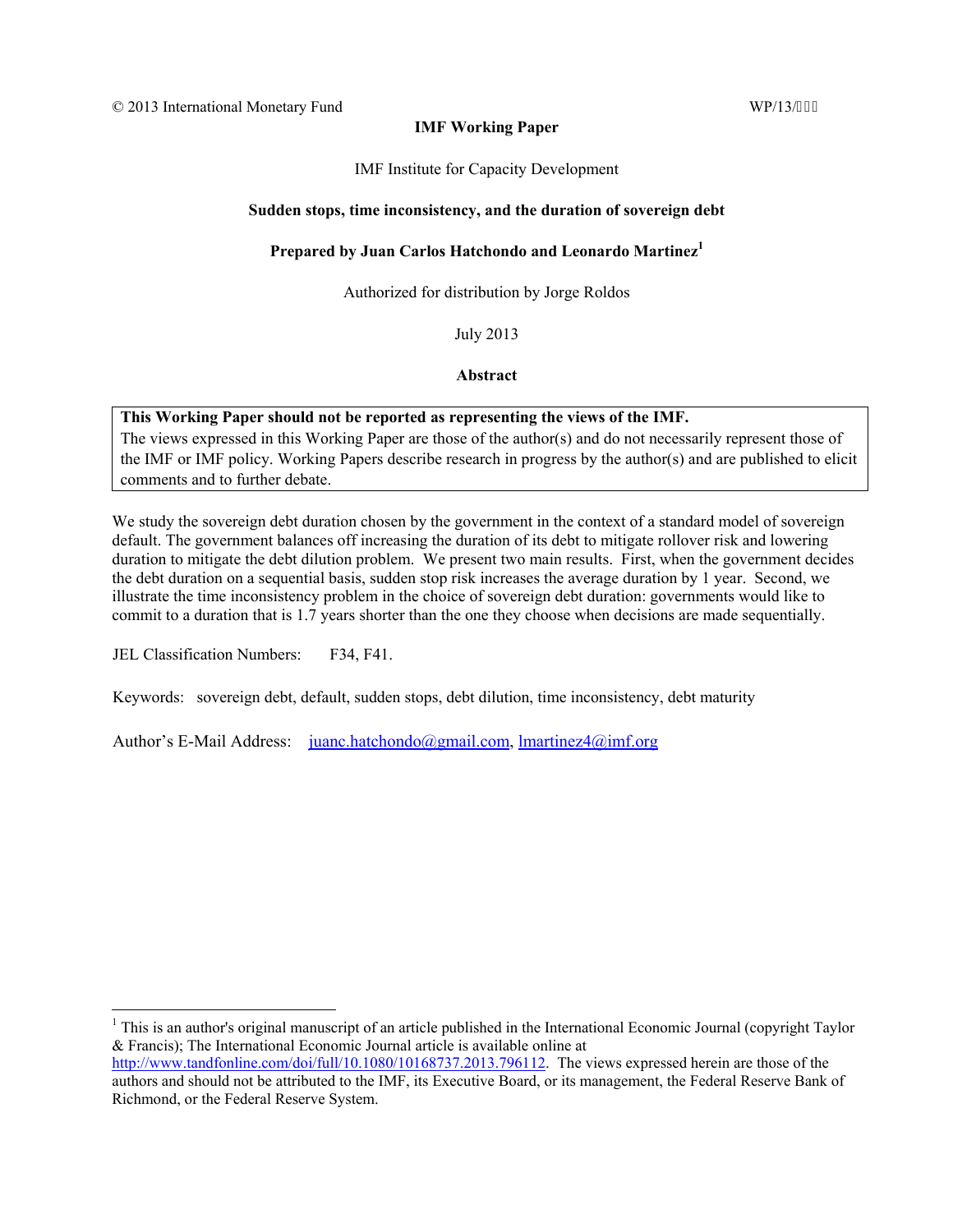# Contents Page

| $\mathbf{I}$ .             |                                                                                         |  |  |  |
|----------------------------|-----------------------------------------------------------------------------------------|--|--|--|
| $\Pi$ .                    |                                                                                         |  |  |  |
| III.                       |                                                                                         |  |  |  |
| IV.                        |                                                                                         |  |  |  |
| V.                         |                                                                                         |  |  |  |
| VI.                        | 13                                                                                      |  |  |  |
|                            |                                                                                         |  |  |  |
| Tables                     |                                                                                         |  |  |  |
| 1.<br>2.<br>3 <sub>1</sub> | Simulation Results when the government commits to a debt duration 14                    |  |  |  |
| Figures                    |                                                                                         |  |  |  |
| 1.<br>2.                   | Value function $V$<br>Spread and consumption volatility for different debt durations 13 |  |  |  |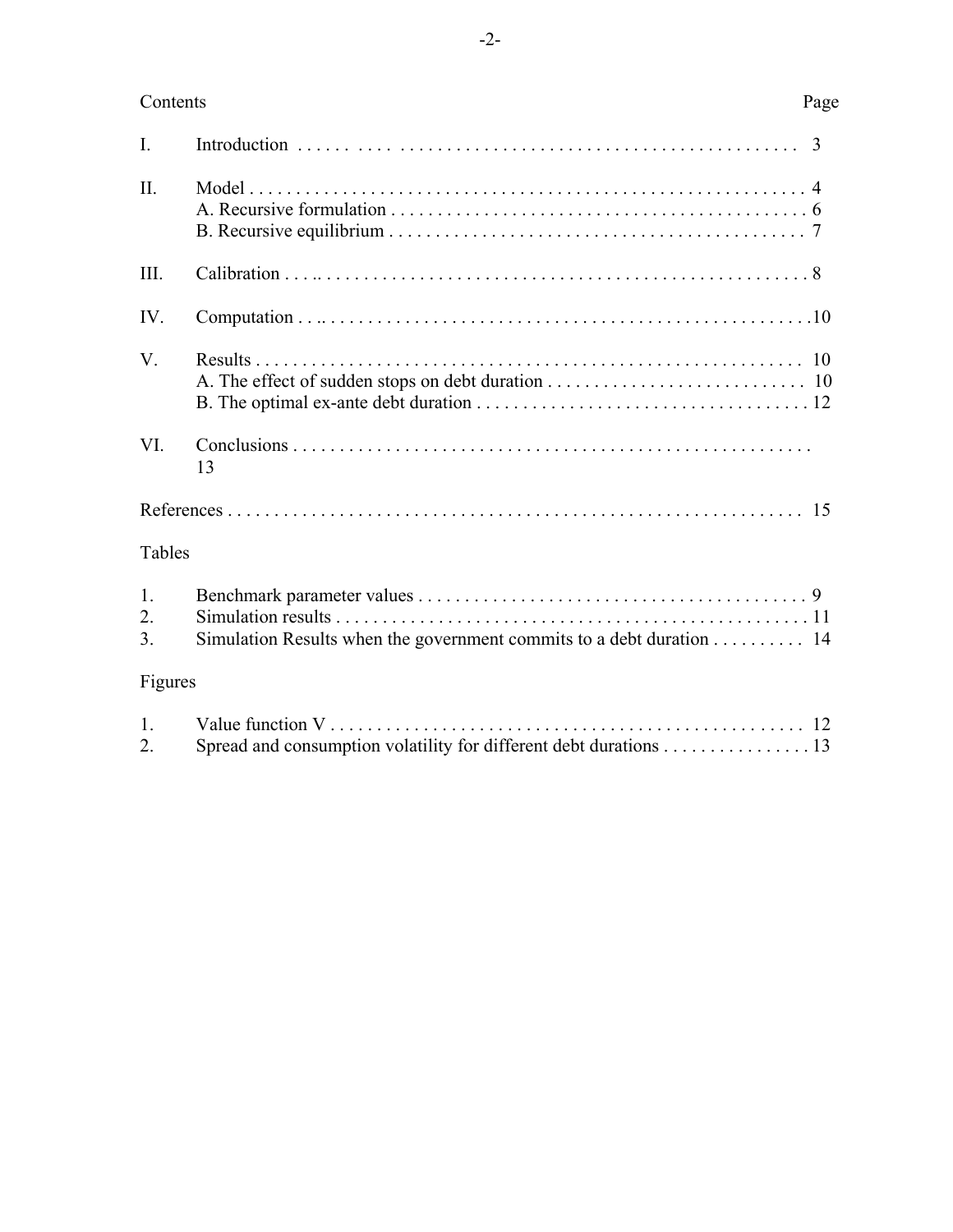# **I. Introduction**

We study the optimal duration of sovereign debt using a model of sovereign defaults à la Eaton and Gersovitz (1981) augmented to allow for long-term debt. This model allows us to capture a trade-off in sovereign debt management.<sup>1</sup> On the one hand, governments (particularly in emerging economies) are subject to significant rollover risk—i.e., governments face significant variations in the cost at which they can borrow. This indicates that it would be convenient for these governments to borrow using longer-term instruments. On the other hand, longer-term debt instruments strengthen the debt dilution problem (see Hatchondo et al., 2010b and the references therein). This problem arises because when the government borrows it does not internalize as a cost the effect of current borrowing decisions on the value of debt claims issued in prior periods. This induces the government to expand its borrowing and pay higher interest rates on its debt. If, instead, the government could commit to a path of borrowing levels, it would internalize how borrowing decisions undertaken t periods ahead affect borrowing opportunities between the current period and period  $t-1<sup>2</sup>$ . The debt dilution problem can also be mitigated by issuing shorter-term debt (Hatchondo and Martinez, 2009). In the extreme case in which the government only issues one-period bonds, current borrowing decisions cannot dilute debt because the government has already repaid its debt before any new debt is issued.

As Arellano and Ramanarayanan (2012), we study a model in which the government can issue both one-period bonds and bonds promising an infinite stream of coupon payments that decrease at the same constant rate. Thus, each period, by choosing the levels of one-period and long-term debt, the government chooses the duration of its debt. We use the calibration presented by Bianchi et al. (2012), which uses Mexico as a reference, and produce simulation results that replicate distinctive features of economies facing default risk: a high and countercyclical spread, a high consumption volatility, and a countercyclical trade balance.

We first show that the presence of sudden stops significantly increases the government's debt duration. The debt composition chosen in the economy without sudden stops implies an average duration of 4.5 years. The debt composition chosen in the economy with sudden stops implies an average duration of 5.4 years.<sup>3</sup>

We also investigate how the debt duration chosen by the government differs from the ex-ante optimal duration. We find that sudden stops also play a critical role in shaping the optimal ex-ante duration. The government prefers to commit to an average duration 0.8 years in the economy without sudden stops and to an average duration of 3.7 years in the economy with sudden stops.

<sup>&</sup>lt;sup>1</sup>For a discussion of the relevant tradeoffs for choosing the optimal maturity of sovereign debt see Niepelt (2008) and Broner et al. (2013).

<sup>2</sup>Hatchondo et al. (2011) discuss how governments could gain from committing to debt ceilings.

<sup>3</sup>Durations are computed using the average spread in the simulations as a weighted average of the durations of short and long bonds, where the weight for each duration is given by the weight of each bond on the total debt level.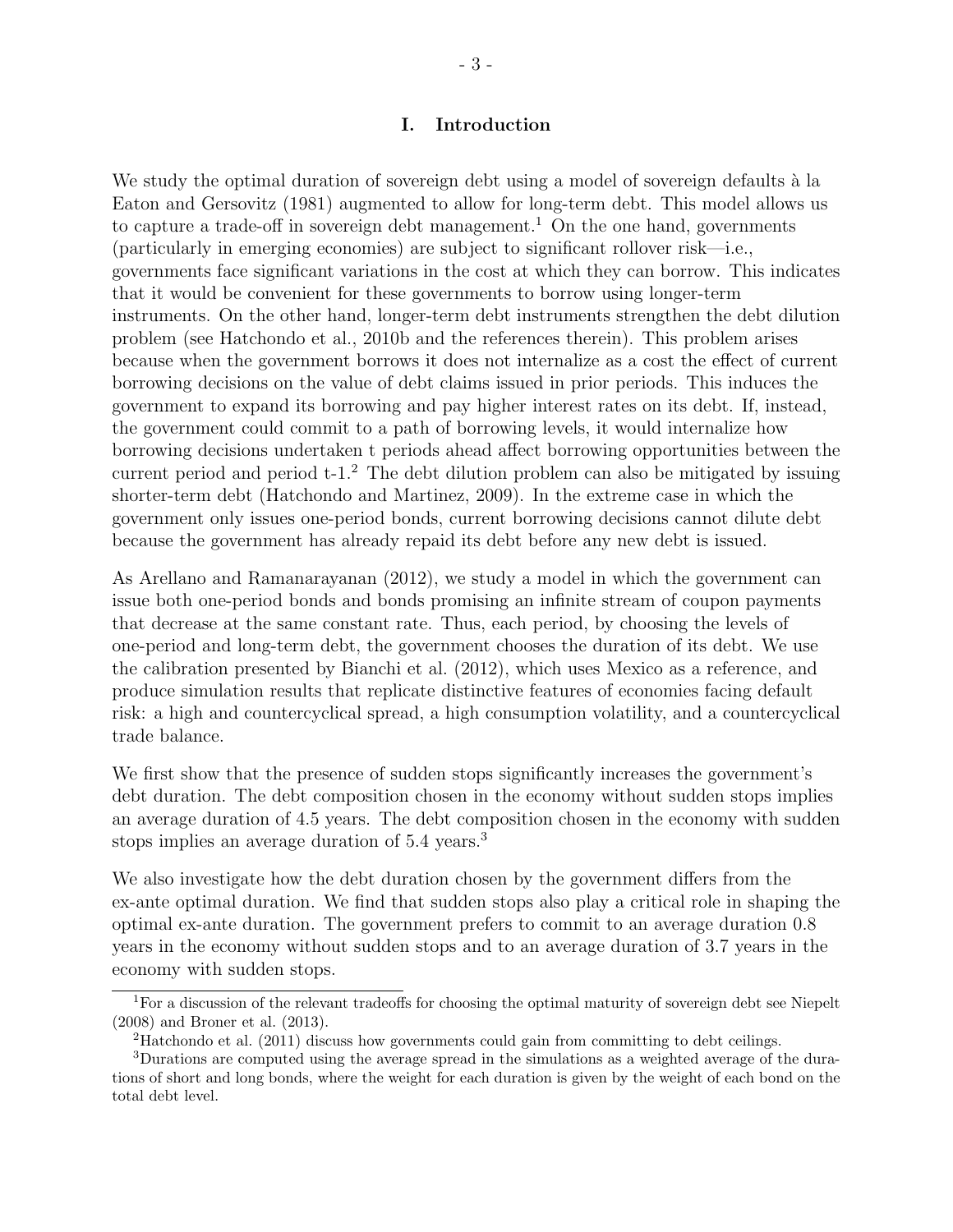Our results indicate that the government would like to commit to a duration significantly shorter than the one it chooses sequentially. In the economy with sudden stops, the duration chosen by the government is almost 2 years longer than the one the government would like to commit to. Similarly, in the economy without sudden stops, the government chooses a duration that is on average almost 4 years longer than the one the government would like to commit to.

Why does the government choose a duration longer than the one to which it would like to commit? This occurs because of a time inconsistency problem similar to the debt dilution problem discussed above. The debt dilution problem increases the value of committing to a shorter debt duration that allows the government to pay a lower spread. However, when the government decides on a sequential basis, it does not internalize the effects that the debt duration chosen in a given period has on the borrowing opportunities available in previous periods. Therefore, the government typically chooses a duration longer than the optimal ex-ante duration. Our results cast doubt on the convenience of policies to increase the duration of sovereign debt for economies facing significant sovereign risk.

We add to the results presented by Arellano and Ramanarayanan (2012) and Hatchondo and Martinez (2009) by comparing the optimal durations with and without sudden stops, and comparing the durations the government chooses sequentially with the ex-ante optimal ones. They only consider model economies without sudden stops and do not compare the ex-ante optimal durations with the ones the government chooses when it makes decisions on a sequential basis.

Chatterjee and Eyigungor (2012) and Hatchondo et al. (2010b) present robustness exercises to their main results, indicating that one-period bonds are better than long-duration bonds in their benchmark economies because these economies do not have rollover crises. For a parameterization based on Argentina, Chatterjee and Eyigungor (2012) show that the government prefers bonds with a five years maturity over bonds with a one-quarter maturity when the probability of a self-fulfilling rollover crisis is high enough. Hatchondo et al. (2010b) show that the government prefers bonds with an average duration of 4.2 years over one-quarter bonds when the probability of a sudden stop is high enough. The results in this paper add to their insight by showing that even in economies where the government would want to commit to short-term debt, when it decides on a sequential basis, it chooses a debt composition with a significantly larger debt duration.

The rest of the article proceeds as follows. Sections II. and III. present the model and its calibration. Section IV. discusses how we solve the model. Results are presented in V.. Section VI. concludes.

# **II. Model**

This section presents a dynamic small-open-economy model in which the government can issue non-state contingent defaultable debt of short and long maturity. The economy's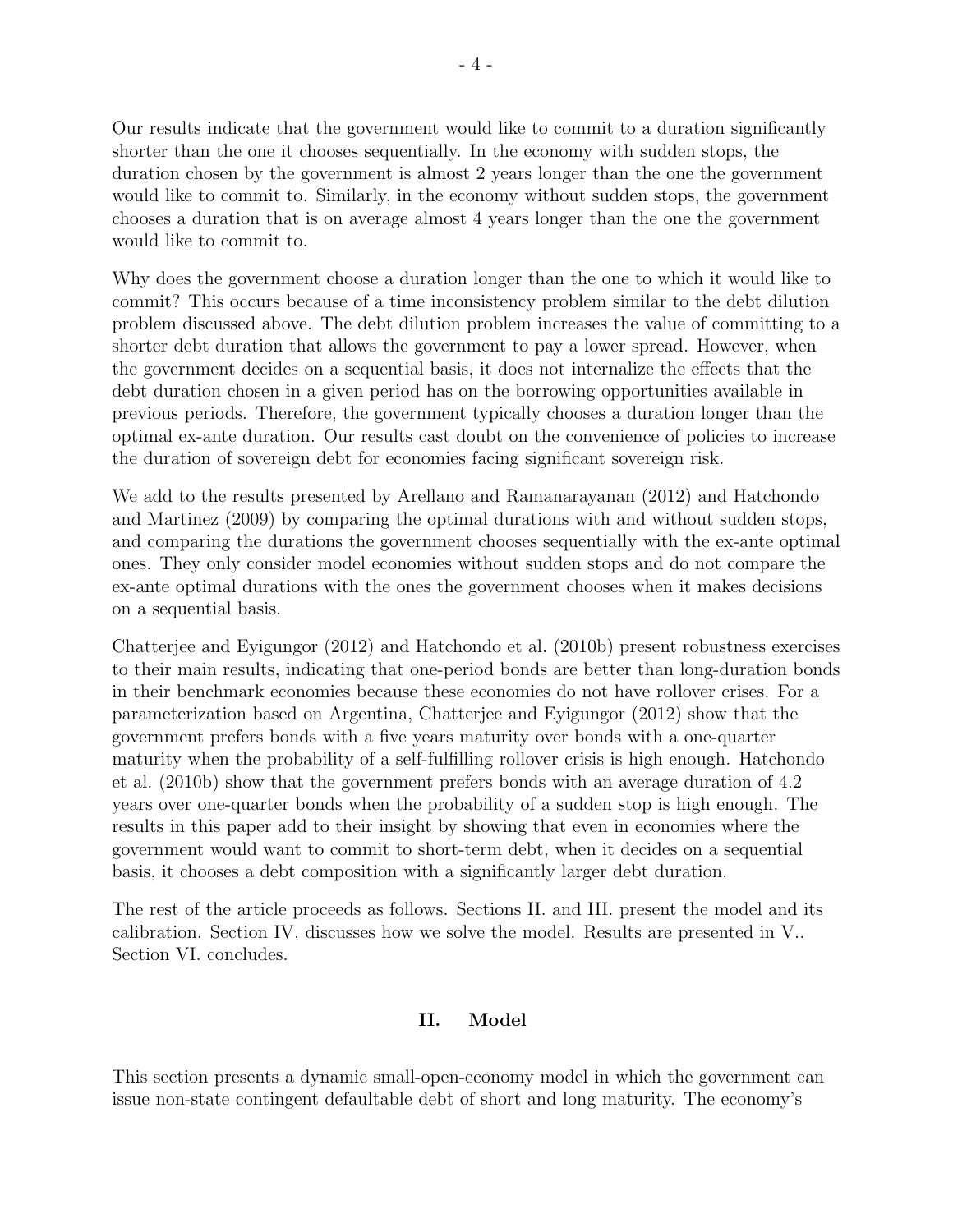endowment of the single tradable good is denoted by  $y \in Y \subset \mathbb{R}_{++}$ . This endowment follows a Markov process.

We consider a benevolent government that maximizes:

$$
\mathbb{E}_{t}\sum_{j=t}^{\infty}\beta^{j-t}u\left(c_{j}\right),\,
$$

where  $\mathbb E$  denotes the expectation operator,  $\beta$  denotes the subjective discount factor, and  $c_t$ represents consumption of private agents. The utility function is strictly increasing and concave.

The timing of events within each period is as follows. First, the income and sudden-stop shocks (to be described below) are realized. After observing these shocks, the government chooses whether to default on its debt and makes its portfolio decision subject to constraints imposed by the sudden-stop shock and its default decision.

During a sudden stop, the government cannot issue new debt and suffers an income loss of *ϕ s* (*y*). The government can buy back debt while in a sudden stop. Sudden stops intend to capture sharp reversals in capital flows that have been observed in emerging economies. A default model without sudden stops still features rollover risk but for standard calibrations cannot replicate the magnitude and frequency of the reversals in capital flows observed in the data. As in Bianchi et al. (2012), the sudden-stop shock follows a Markov process so that a sudden stop starts with probability  $\pi \in [0, 1]$  and ends with probability  $\psi^s \in [0, 1]$ .

As in Arellano and Ramanarayanan (2012), we assume that the government can issue both one-period and long-duration bonds. A long-duration bond issued in period *t* promises an infinite stream of coupons that decrease at a constant rate  $\delta$ . In particular, a long bond issued in period *t* promises to pay  $(1 - \delta)^{j-1}$  units of the tradable good in period  $t + j$ , for all  $j \geq 1$ . Hence, long-bond dynamics can be represented as follows:

$$
b_{t+1}^L = (1-\delta)b_t^L + i_t^L,
$$

where  $b_t^L$  is the number of long-bond coupons due at the beginning of period *t*, and  $i_t^L$  is the number of long bonds issued in period *t*.

Let  $b_t^S$  denote the number of short bonds at the beginning of period *t*. The budget constraint conditional on the government having access to credit markets is represented as follows:

$$
c_t = y_t - b_t^S - b_t^L + b_{t+1}^S q_t^S + i_t^L q_t^L,
$$

where  $q_t^M$  is the price of a bond of maturity  $M \in \{S, L\}$ , which in equilibrium depends on the exogenous shocks and the policy pair  $(b_{t+1}^S, b_{t+1}^L)$ .

When the government defaults, it does so on all current and future debt obligations. This is consistent with the observed behavior of defaulting governments and it is a standard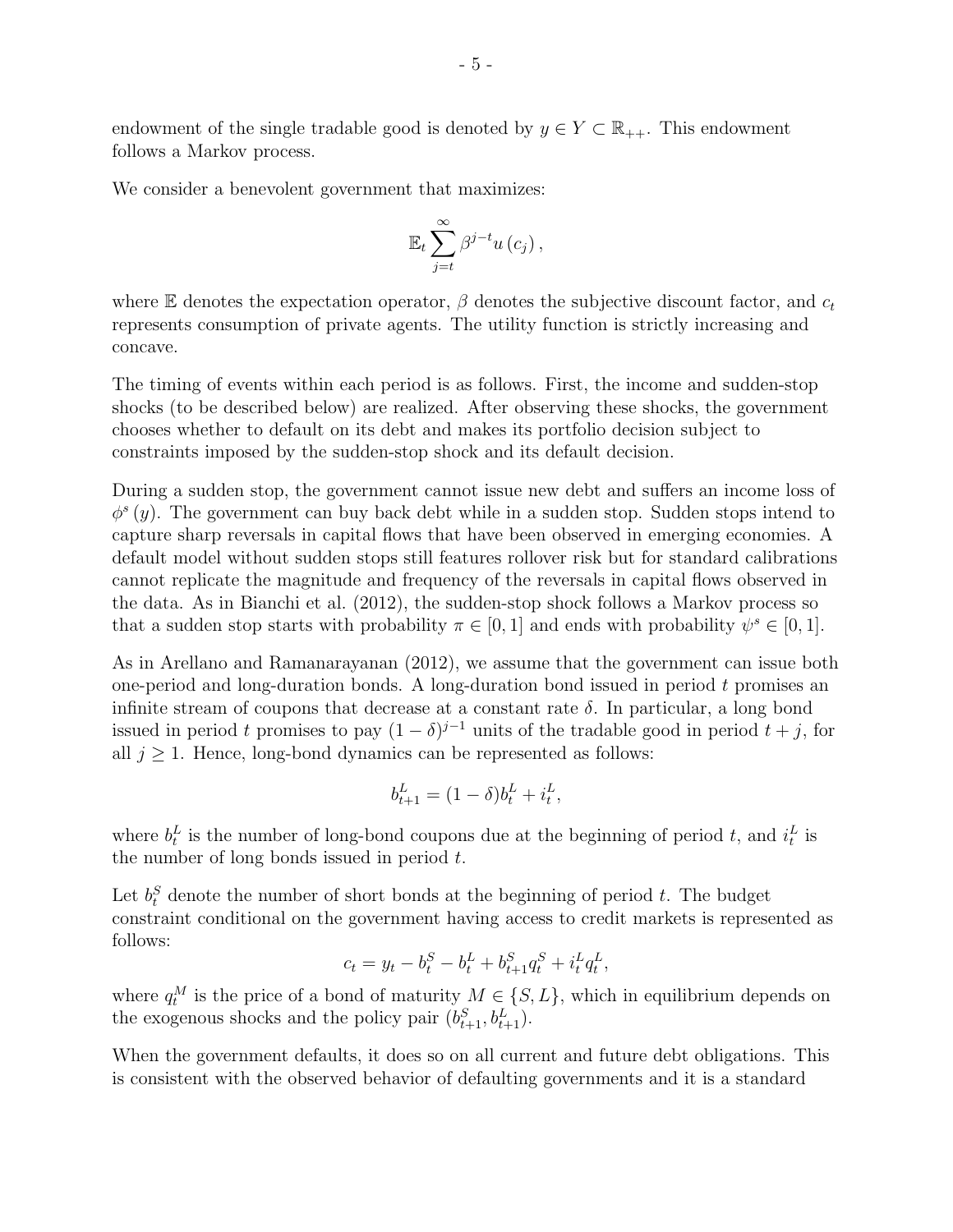assumption in the literature.<sup>4</sup> As in most previous studies, we also assume that the recovery rate for debt in default (i.e., the fraction of the loan lenders recover after a default) is zero. $5$ 

A default event triggers exclusion from credit markets for a stochastic number of periods. Income is given by  $y - \phi^d(y)$  in every period in which the government is excluded from credit markets because of a default. Thus, as in Bianchi et al. (2012), the income level of an economy in default is independent of whether the economy is facing a sudden stop. This implies that the income loss triggered by a default is effectively lower for an economy facing a sudden stop (since the sudden-stop income would be  $y - \phi^s(y)$  in case the government repays). This assumption is justified because the income losses during both defaults and sudden stops intend to capture local disturbances caused by the loss of access to international credit markets. This assumption also allows the model to capture that some but not all sudden stops trigger defaults. The government does not have access to debt markets in the default period and then regains access to debt markets with constant probability  $\psi^d \in [0, 1]$ .

Foreign investors are risk-neutral and discount future payoffs at the rate *r*. Bonds are priced in a competitive market inhabited by a large number of identical lenders, which implies that bond prices are pinned down by a zero-expected-profit condition.

The government cannot commit to future (default and borrowing) decisions. Thus, one may interpret this environment as a game in which the government making decisions in period *t* is a player who takes as given the (default and borrowing) strategies of other players (governments) who will decide after *t*. We focus on Markov Perfect Equilibrium. That is, we assume that in each period the government's equilibrium default, borrowing, and saving strategies depend only on payoff-relevant state variables.

# **A. Recursive Formulation**

We now describe the recursive formulation of the government's optimization problem. The sudden-stop shock is denoted by *s*, with  $s = 1$  ( $s = 0$ ) indicating that the economy is (is not) in a sudden-stop.

Let *V* denote the value function of a government that is not currently in default. For any bond price function  $q$ , the function  $V$  satisfies the following functional equation:

$$
V(b^S, b^L, y, s) = \max \{ V^R(b^S, b^L, y, s), V^D(y, s) \},
$$
 (1)

<sup>4</sup>Sovereign debt contracts often contain an acceleration clause and a cross-default clause. The first clause allows creditors to call the debt they hold in case the government defaults on a debt payment. The cross-default clause states that a default in any government obligation constitutes a default in the contract containing that clause. These clauses imply that after a default event, future debt obligations become current.

 $5$ Yue (2010) and Benjamin and Wright (2008) present models with endogenous recovery rates.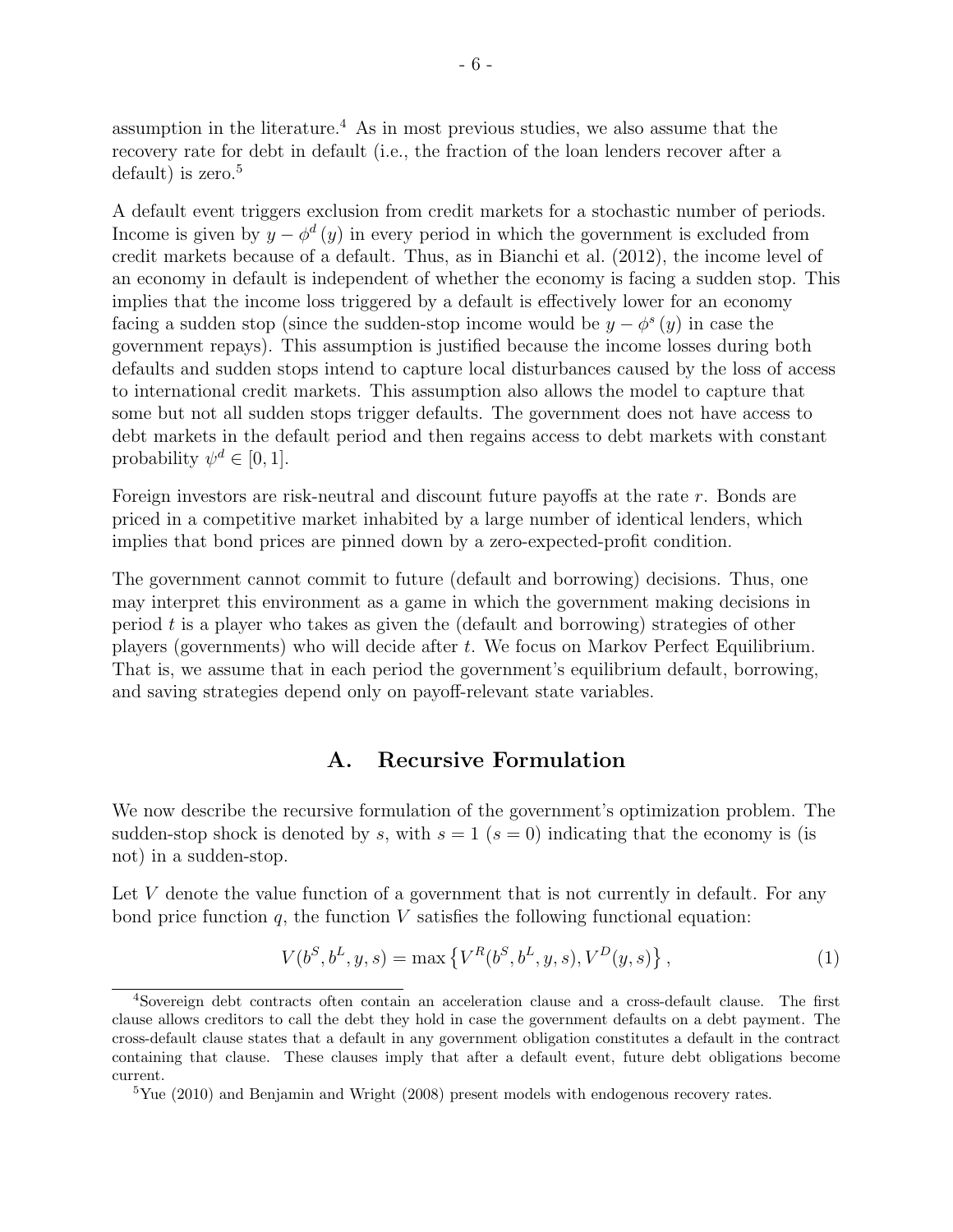where the government's value of repaying is given by

$$
V^{R}(b^{S}, b^{L}, y, s) = \max_{b^{S'} \ge 0, b^{L'} \ge 0, c \ge 0} \left\{ u(c) + \beta \mathbb{E}_{(y', s')|(y, s)} V(b^{S'}, b^{L'}, y', s') \right\}
$$
(2)  
subject to  

$$
c = y - s\phi^{s}(y) - b^{S} - b^{L} + q^{S}(b^{S'}, b^{L'}, y, s)b^{S'} + q^{L}(b^{S'}, b^{L'}, y, s) [b^{L'} - (1 - \delta)b^{L}],
$$
  
and if  $s = 1, b^{L'} - (1 - \delta)b^{L} \le 0$ , and  $b^{S'} = 0$ .

The value of defaulting is given by:

$$
V^{D}(y,s) = u\left(y - \phi^{d}(y)\right) + \beta \mathbb{E}_{(y',s')|(y,s)}\left[(1 - \psi^{d})V^{D}(y',s') + \psi^{d}V(0,0,y',s')\right].
$$
 (3)

The solution to the government's problem yields decision rules for default  $\hat{d}$ , one-period debt  $\hat{b}^S$ , long-term debt  $\hat{b}^L$ , and consumption  $\hat{c}$ . The default rule  $\hat{d}$  is equal to 1 if the government defaults, and is equal to 0 otherwise.

In a rational expectations equilibrium (defined below), investors use these decision rules to price debt contracts. Because investors are risk neutral, the bond-price functions solve the following functional equations:

$$
q^{S}(b^{S\prime}, b^{L\prime}, y, s)(1+r) = \mathbb{E}_{(y', s')|(y, s)} \left[1 - \hat{d}(b^{S\prime}, b^{L\prime}, y', s')\right]
$$
(4)

and

$$
q^{L}(b^{S'},b^{L'},y,s)(1+r) = \mathbb{E}_{(y',s')|(y,s)}\left[1-\hat{d}(b^{S'},b^{L'},y',s')\right]\left[1+(1-\delta)q(b^{S''},b^{L''},y',s')\right],\tag{5}
$$

where  $b^{S''} = \hat{b}^{S}(b^{S'}, b^{L'}, y', s')$  and  $b^{L''} = \hat{b}^{L}(b^{S'}, b^{L'}, y', s')$ .

Equations (4) and (5) indicate that in equilibrium, an investor has to be indifferent between selling a government bond today and investing in a risk-free asset, and keeping the bond and selling it next period. If the investor keeps a one-period bond and the government does not default in the next period, he receives a payment of one unit. If the investor keeps a long-term bond and the government does not default in the next period, he first receives a one unit coupon payment and then sells the bond at market price, which is equal to  $(1 - \delta)$  times the price of a bond issued next period.

# **B. Recursive Equilibrium**

#### A *Markov Perfect Equilibrium* is characterized by

- 1. a set of value functions  $V, V^R$  and  $V^D$ ,
- 2. rules for default  $\hat{d}$ , borrowing  $\hat{b}^S$  and  $\hat{b}^L$ , and consumption  $\hat{c}$ ,
- 3. and bond price functions  $q^S$  and  $q^L$ ,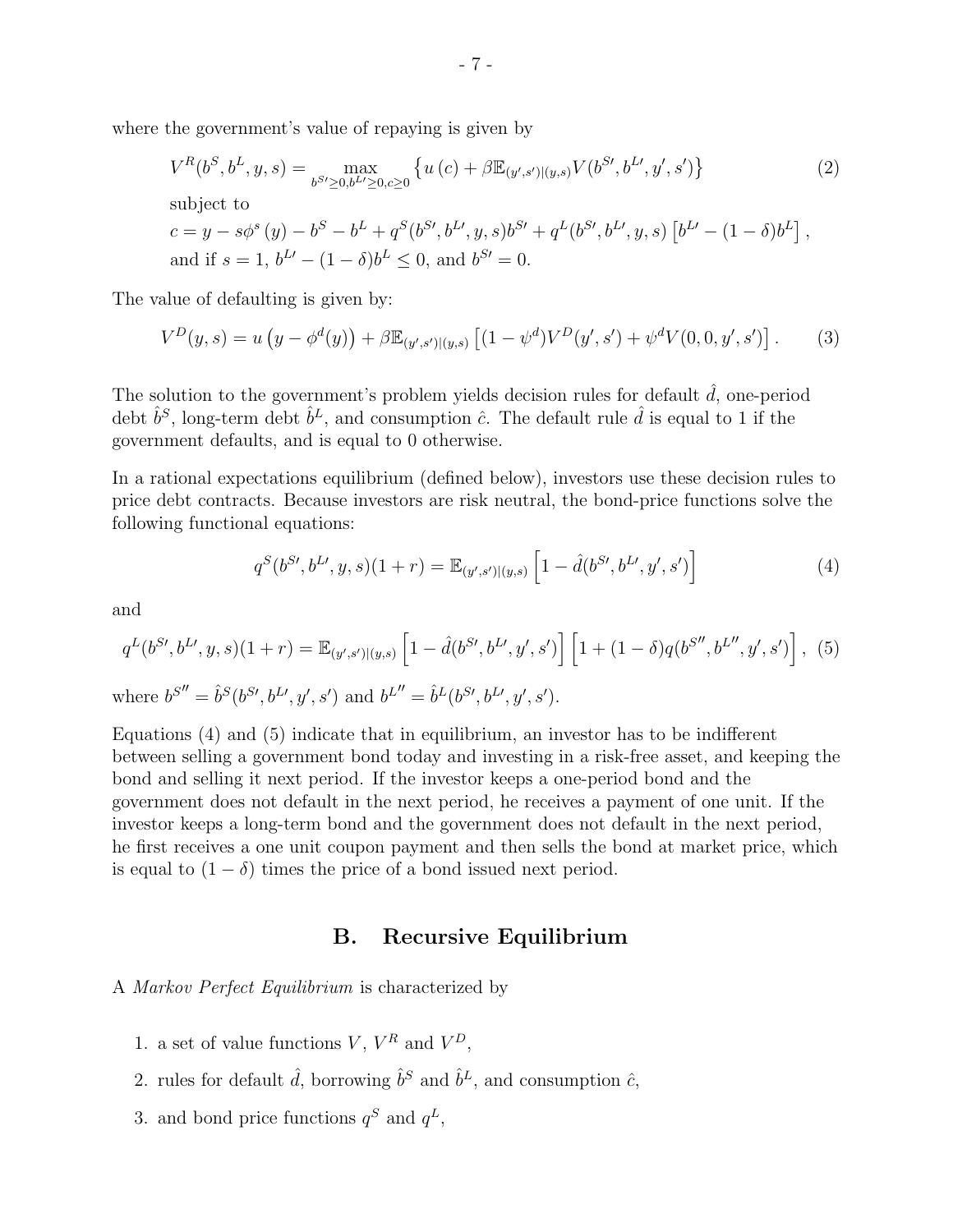such that:

- i. given bond price functions  $q^S$  and  $q^L$ ; the policy functions  $\hat{d}$ ,  $\hat{b}^S$ ,  $\hat{b}^L$ ,  $\hat{c}$ , and the value functions *V*,  $V^R$ ,  $V^D$  solve the Bellman equations (1), (2), and (3).
- ii. given policy rules  $\hat{d}$ ,  $\hat{b}^S$ , and  $\hat{b}^L$ ; the bond price functions  $q^S$  and  $q^L$  satisfy equations (4) and (5).

# **III. Calibration**

The utility function displays a constant coefficient of relative risk aversion, i.e.,

$$
u(c) = \frac{c^{1-\gamma} - 1}{1 - \gamma}, \text{ with } \gamma \neq 1.
$$

The endowment process follows:

$$
\log(y_t) = (1 - \rho)\,\mu + \rho\log(y_{t-1}) + \varepsilon_t,
$$

with  $|\rho| < 1$ , and  $\varepsilon_t \sim N(0, \sigma_{\epsilon}^2)$ .

As in Arellano (2008), we assume an asymmetric cost of default  $\phi^d(y)$ , so that it is proportionally more costly to default in good times. This is a property of the endogenous default cost in Mendoza and Yue (2012). Chatterjee and Eyigungor (2012) shows that this property allows the equilibrium default model to match the behavior of the spread in the data. In particular, we assume a quadratic loss function for income during a default episode  $\phi^d(y) = d_0y + d_1y^2$ , as in Chatterjee and Eyigungor (2012). As in Bianchi et al. (2012), we assume that the income loss during a sudden stop is a fraction of the income loss after a default:  $\phi^s(y) = \lambda \phi^d(y)$ .

Table 1 presents the benchmark values given to all parameters in the model. A period in the model refers to a quarter. The coefficient of relative risk aversion is set equal to 2, and the risk-free interest rate is set equal to 1 percent. These are standard values in quantitative business cycle and sovereign default studies.

The average duration of sovereign default events is three years ( $\psi^d = 0.083$ ), in line with the duration estimated in Dias and Richmond (2007). We study economies with and without sudden stops. In the economies with sudden stops, there is one sudden stop every 10 years, in line with the frequency estimated by Bianchi et al. (2012) and Jeanne and Ranciere (2011). We set  $\psi^s$  to match the duration of sudden stops in the data. We assume  $\psi^s = 0.25$  to have an average duration of sudden stops of one year, which is consistent with the estimations of Bianchi et al. (2012) and Forbes and Warnock (2012).

We assume  $\delta = 0.03\%$ . We will show that this implies a debt duration comparable to those observed in the data.<sup>6</sup>

 $6$ We use the Macaulay definition of duration that, with the coupon structure in this paper, is given by  $D = \frac{1+r^*}{\delta+r^*}$ , where  $r^*$  denotes the constant per-period yield delivered by the bond. Note that the one-period bond is equivalent to a long bond with  $\delta = 1$  and thus has a duration equal to 1 period.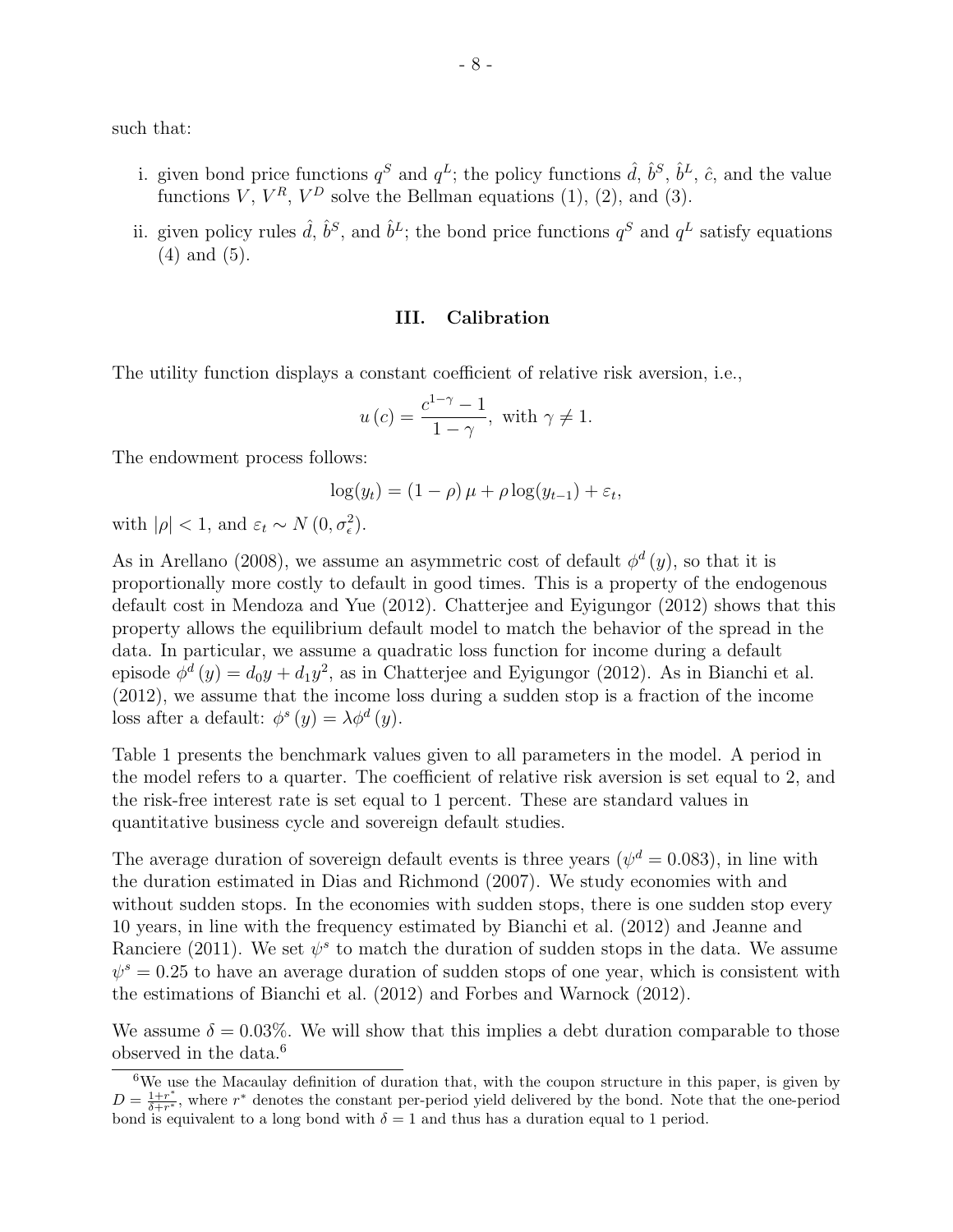| Risk aversion                             | $\gamma$            | $\overline{2}$                |
|-------------------------------------------|---------------------|-------------------------------|
| Risk-free rate                            | $\boldsymbol{r}$    | $1\%$                         |
| Probability default exclusion ends        | $\psi^d$            | 0.083                         |
| Probability of sudden-stop exclusion ends | $\pi$               | 0.025                         |
| Probability of reentry after sudden stop  | $\psi^s$            | 0.25                          |
| Debt duration                             | δ                   | 0.03                          |
| Income autocorrelation coefficient        | $\rho$              | 0.94                          |
| Standard deviation of innovations         | $\sigma_{\epsilon}$ | $1.5\%$                       |
| Mean log income                           | $\mu$               | $(-1/2)\sigma_{\epsilon}^{2}$ |
| Discount factor                           | β                   | 0.9745                        |
| Income cost of defaulting                 | $d_0$               | $-1.01683$                    |
| Income cost of defaulting                 | $d_1$               | 1.18961                       |
| Income cost of sudden stops               |                     | 0.5                           |

Table 1: Benchmark parameter values.

The parameter values that govern the endowment process, the level of debt, and the mean and standard deviation of the spread are taken from Bianchi et al. (2012), who calibrate these values using Mexico as a reference. They calibrate the value of the discount factor *β*, the parameters of the income cost of defaulting  $d_0$  and  $d_1$ , and the parameter determining the relative income cost of a sudden stop compared with a default  $\lambda$  targeting an average debt-to-GDP ratio of 43 percent, a mean spread of 3.4 percent, a spread standard deviation of 1.5 percent, and an average accumulated income cost of a sudden stop of 14 percent of annual income. We obtain values similar to these targets with our benchmark model. Thus, these parameter values are still reasonable for our purposes.

In order to compute the sovereign spread implicit in a bond price, we first compute the yield *i* an investor would earn if it holds the bond to maturity (forever in the case of our long bonds) and no default is ever declared. This yield satisfies

$$
q_t^M = \frac{1}{(1+i)} + \sum_{j=1}^{\infty} \frac{(1-\delta)^j}{(1+i)^{j+1}},
$$

where  $\delta = 1$  for one-period bonds. The sovereign spread is the difference between the yield *i* and the risk-free rate *r*. We report the annualized spread

$$
r_t^s = \left(\frac{1+i}{1+r}\right)^4 - 1.
$$

Debt levels in the simulations are calculated as the present value of future payment obligations discounted at the risk-free rate, i.e.,  $b_t^M(1+r)(\delta+r)^{-1}$ , where  $\delta = 1$  for one-period bonds. We report debt levels as a percentage of annualized income.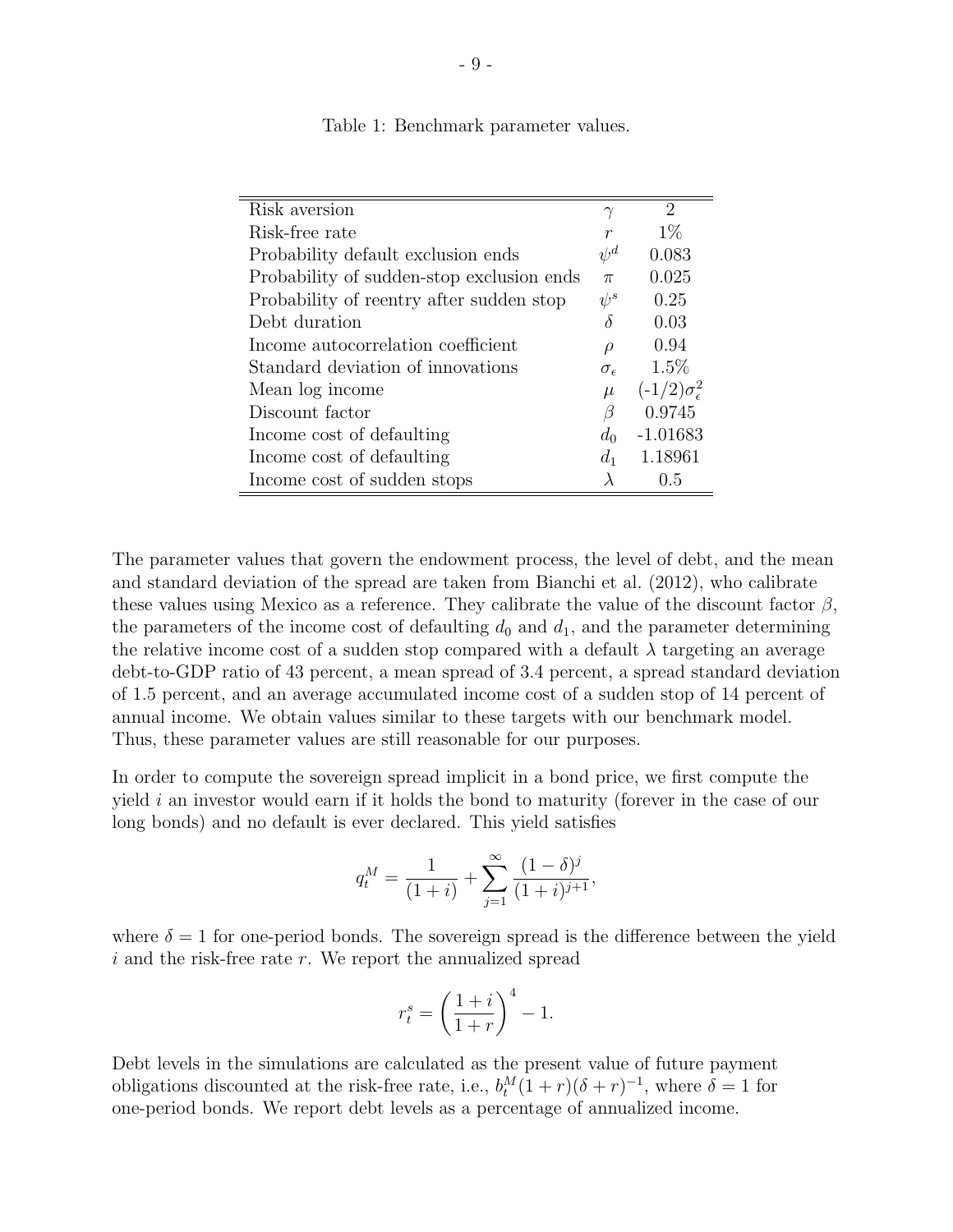#### **IV. Computation**

The recursive problem is solved using value function iteration. The approximated value and bond price functions correspond to the ones in the first period of a finite-horizon economy with a number of periods large enough to make the maximum deviation between the value and bond price functions in the first and second period smaller than 10*−*<sup>6</sup> . We solve the optimal portfolio allocation in each state by searching over a grid of debt levels and then using the best portfolio on that grid as an initial guess in a nonlinear optimization routine. The value functions  $V^D$  and  $V^R$  and the bond price functions  $q^S$  and  $q^L$  are approximated using linear interpolation over  $y$  and cubic spline interpolation over debt levels.<sup>7</sup> We use 20 grid points for one-period and long-term debt, and 25 grid points for income realizations. Expectations are calculated using 50 quadrature points for the income shock.

# **V. Results**

We first show that the simulations of the benchmark model match features of emerging economies reasonably well. We then show how the presence of sudden stops increases the debt duration chosen by the government. In addition, we calculate the optimal ex-ante debt duration. We show how the optimal ex-ante duration is also influenced by the presence of sudden stops. Furthermore, a government that chooses the debt composition in each period ends up choosing debt durations that are longer than the ex-ante optimal duration.

# **A. The effect of sudden stops on debt duration**

Table 2 reports moments in the simulations of the benchmark model (with sudden stops). The table shows that the simulations match features of emerging economies reasonably well (Durdu, 2013 surveys the literature on business cycles fluctuations in emerging economies). For instance, the simulations produce a high and countercyclical spread, a consumption process that is more volatile than the income process, and a countercyclical trade balance. The countercyclicality of the trade balance reflects the government's choice of reducing its borrowing in periods with low income. When current income is low, lenders anticipate that income realizations and, thus, the cost of defaulting are likely to be low in future periods. Consequently, for any debt level, lenders ask for a higher interest rate. This lead the government to choose less borrowing.

Table 2 also quantifies the role of sudden stops on the debt duration chosen by the government. The table shows that the debt duration declines almost by one year in the absence of sudden stops ( $\pi = 0$ ). With a shorter duration, the debt dilution problem is mitigated and, therefore, the average spread is lower than the one observed in the

<sup>7</sup>Hatchondo et al. (2010a) discuss the advantages of using interpolation and solving for the equilibrium of a finite-horizon economy.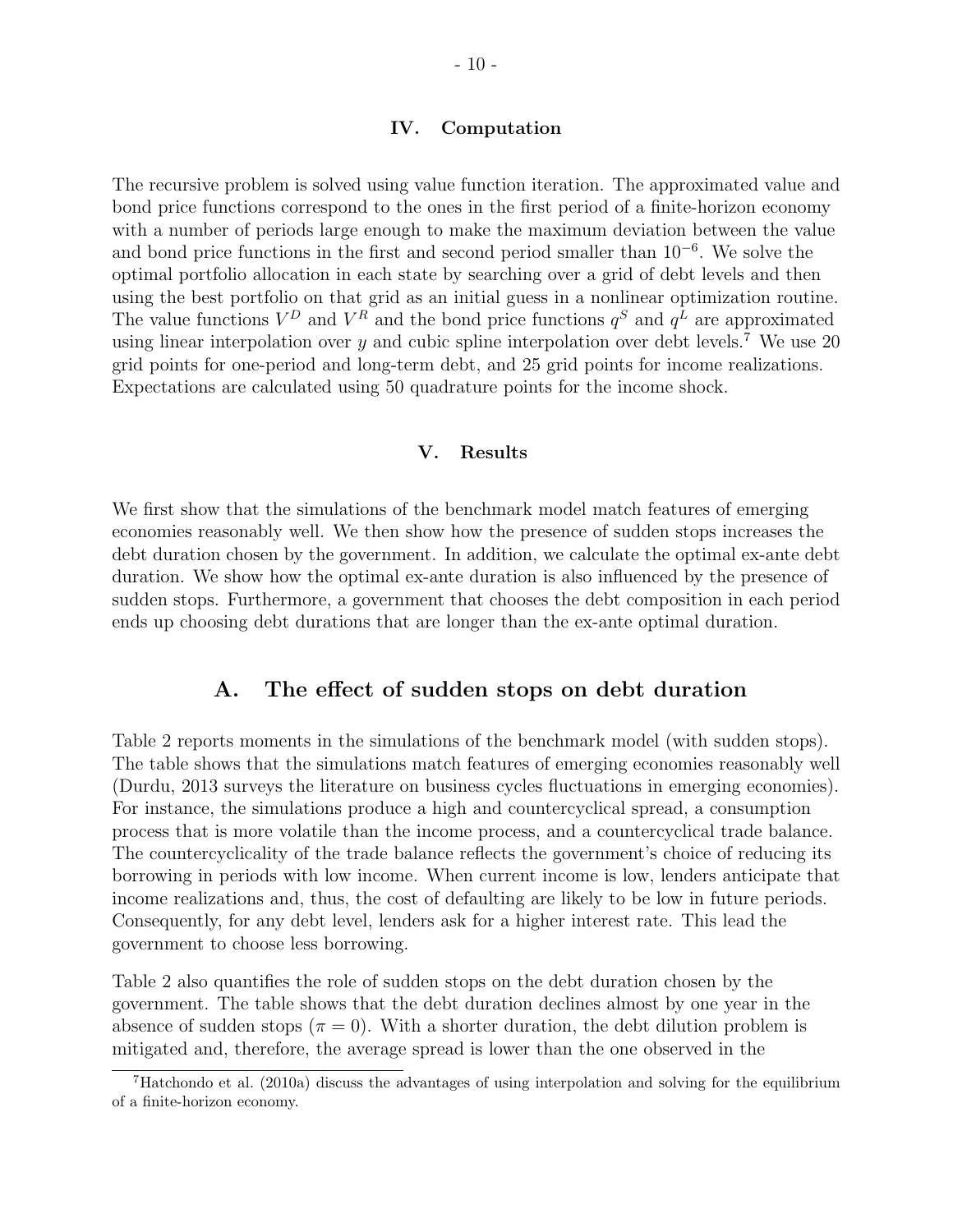|                          |        | With sudden stops Without sudden stops |
|--------------------------|--------|----------------------------------------|
| Average duration (years) | 5.4    | 4.5                                    |
| Mean Long-Debt-to-GDP    | 39.7   | 29.7                                   |
| Mean Short-Debt-to-GDP   | 0.0    | 9.7                                    |
| Mean Long-Debt $r_s$     | 3.0    | 1.6                                    |
| Mean Short-Debt $r_s$    | na     | 1.5                                    |
| Long-Debt $\sigma(r_s)$  | 1.7    | 1.0                                    |
| Short-Debt $\sigma(r_s)$ | na     | 5.7                                    |
| $\sigma(c)/\sigma(y)$    | 1.5    | 1.4                                    |
| $\sigma(tb)$             | 1.3    | 1.9                                    |
| $\rho(tb,y)$             | $-0.9$ | $-0.5$                                 |
| $\rho(c, y)$             | 0.99   | 0.93                                   |

Table 2: Simulation results

*Note:* The standard deviation of *x* is denoted by  $\sigma(x)$ . The coefficient of correlation between *x* and *z* is denoted by  $\rho(x, z)$ . Moments are computed using detrended series. Trends are computed using the Hodrick-Prescott filter with a smoothing parameter of 1*,* 600. Moments for the simulations correspond to the mean value of each moment in 250 simulation samples, with each sample including 120 periods (30 years) without a default episode. Samples start at least five years after a default. Consumption and income are expressed in logs.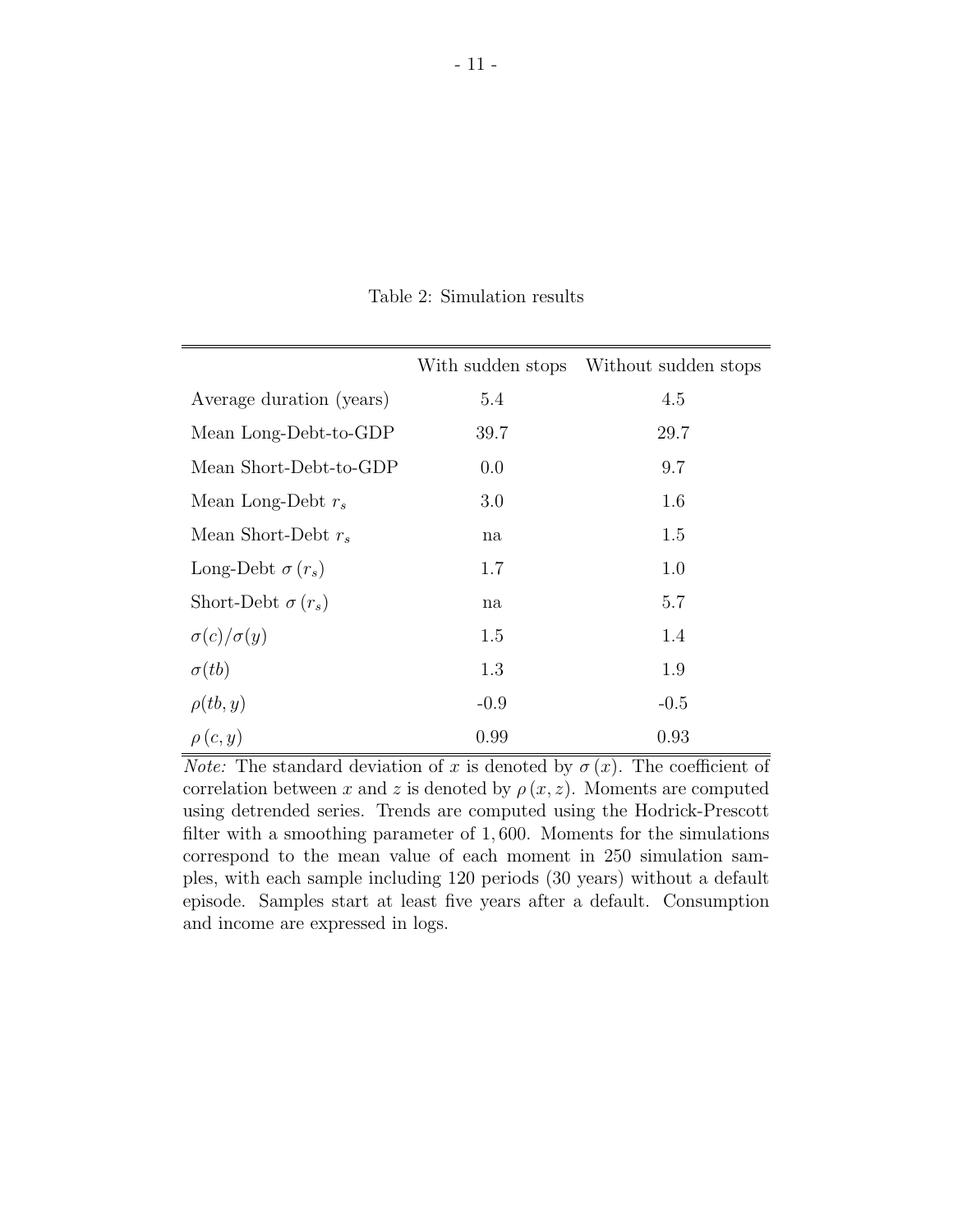benchmark economy (see, for instance, Hatchondo and Martinez, 2009). Notice also that the change in duration does not significantly affect the level of nominal debt obligations.

# **B. The optimal ex-ante debt duration**

The previous subsection presented results for the case in which the government decides the debt duration on a sequential basis. In this Subsection we study the preferred duration when the government can commit to a given duration. As in Hatchondo and Martinez (2009), we find the preferred ex-ante debt duration by solving the model for different values of *δ*. In order to save on computational time, we assume in this Subsection that the government can only issue long-term bonds (i.e., we assume  $b^S = 0$ ). We then look for the optimal value of  $\delta$  in the initial period.

Figure 1 presents ex-ante welfare for different debt durations. We measure ex-ante welfare as the continuation value that follows from a state with zero debt and an income level equal to the unconditional mean. The optimal  $\delta$  for the economy with sudden stops is 0.056 (implying a duration of 3.7 years) and the optimal  $\delta$  for the economy without sudden stops is 0.29 (implying a duration of 0.8 years).



Figure 1: Value function *V* evaluated at a state with no debt and with income equal to the unconditional mean. The left panel corresponds to an economy with sudden stops. The right panel corresponds to an economy without sudden stops.

Figure 2 illustrates the effects of debt duration on consumption volatility and the spread. On the one hand, for a given debt level, a shorter debt duration implies larger debt obligations and, thus, a larger consumption fall when the borrowing cost increases (either because aggregate income falls or a sudden stop shock hits the economy). On the other hand, a shorter debt duration mitigates the debt dilution problem and helps reducing the interest rate spread (see Hatchondo et al. (2010b)).

Table 3 reports moments in the model simulations with and without sudden stops,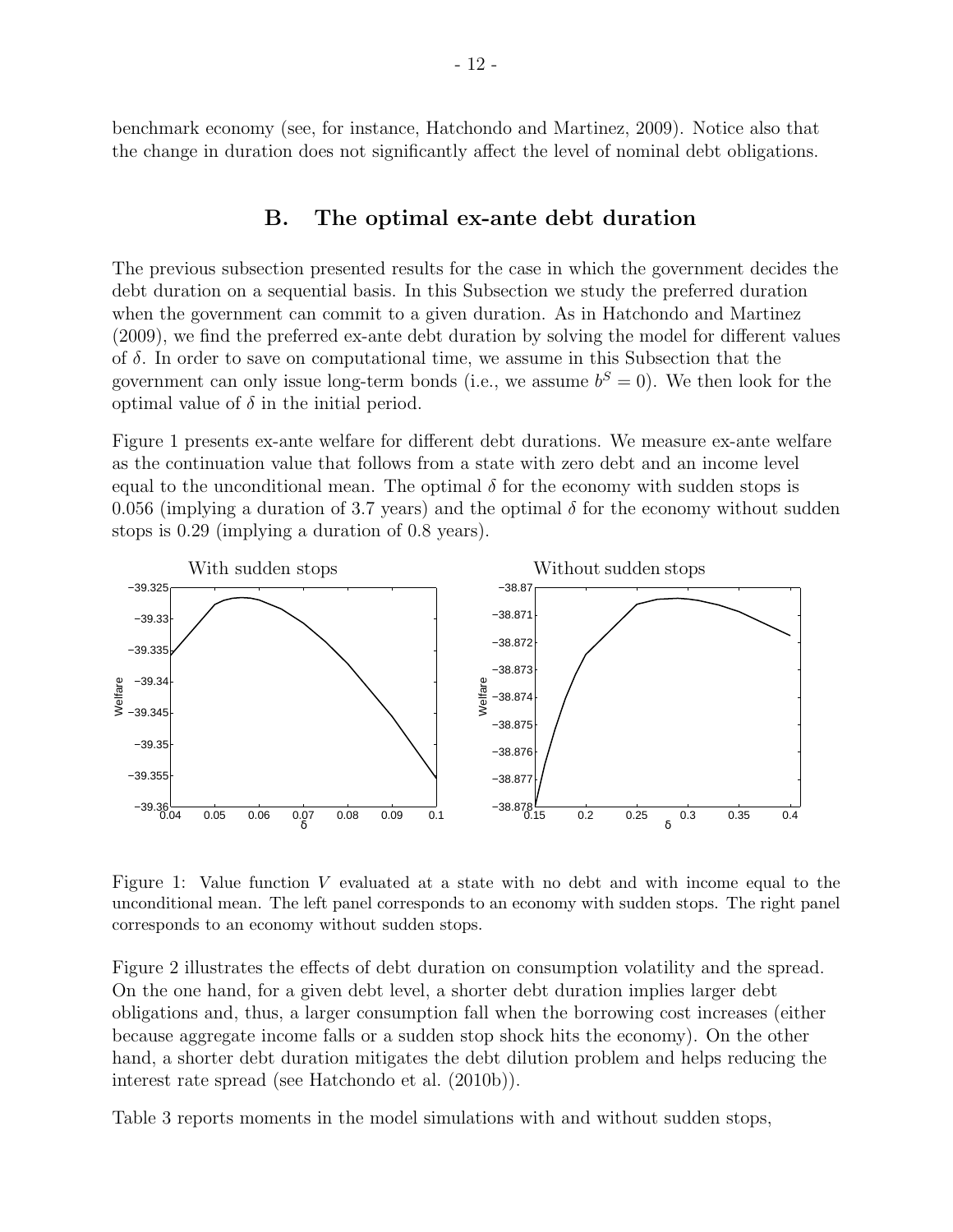

Figure 2: Spread and consumption volatility for different debt durations. The left panel corresponds to an economy with sudden stops. The right panel corresponds to an economy without sudden stops.

assuming the optimal value of  $\delta$  for each case. As in Table 2, since a shorter duration mitigates the debt dilution problem, it implies significantly lower spreads even though the debt level does not experience a significant decline.

More interestingly, comparing Tables 2 and 3 indicates that in the economies with and without sudden stops the optimal ex-ante debt duration is shorter than the duration the government chooses sequentially. This occurs because of a time inconsistency problem similar to the debt dilution problem. As discussed in the introduction, the debt dilution problem increases the value of committing to a shorter debt duration as it allows the government to pay a lower spread. However, when the government decides on a sequential basis, it does not internalize the effect that the debt composition at the beginning of a given period has on the borrowing terms faced in previous periods. Therefore, the government typically chooses a duration longer than the one it would like to commit to in the initial state.

#### **VI. Conclusions**

We present two main results in the paper. First, we quantify the role that sudden stops have on the preferred duration of sovereign debt. Second, we illustrate the time inconsistency problem in the choice of sovereign debt duration: governments would like to commit to a duration shorter than the one they choose when they make decisions sequentially. Our results cast doubt on the convenience of policies to increase the duration of sovereign debt for economies facing significant sovereign risk.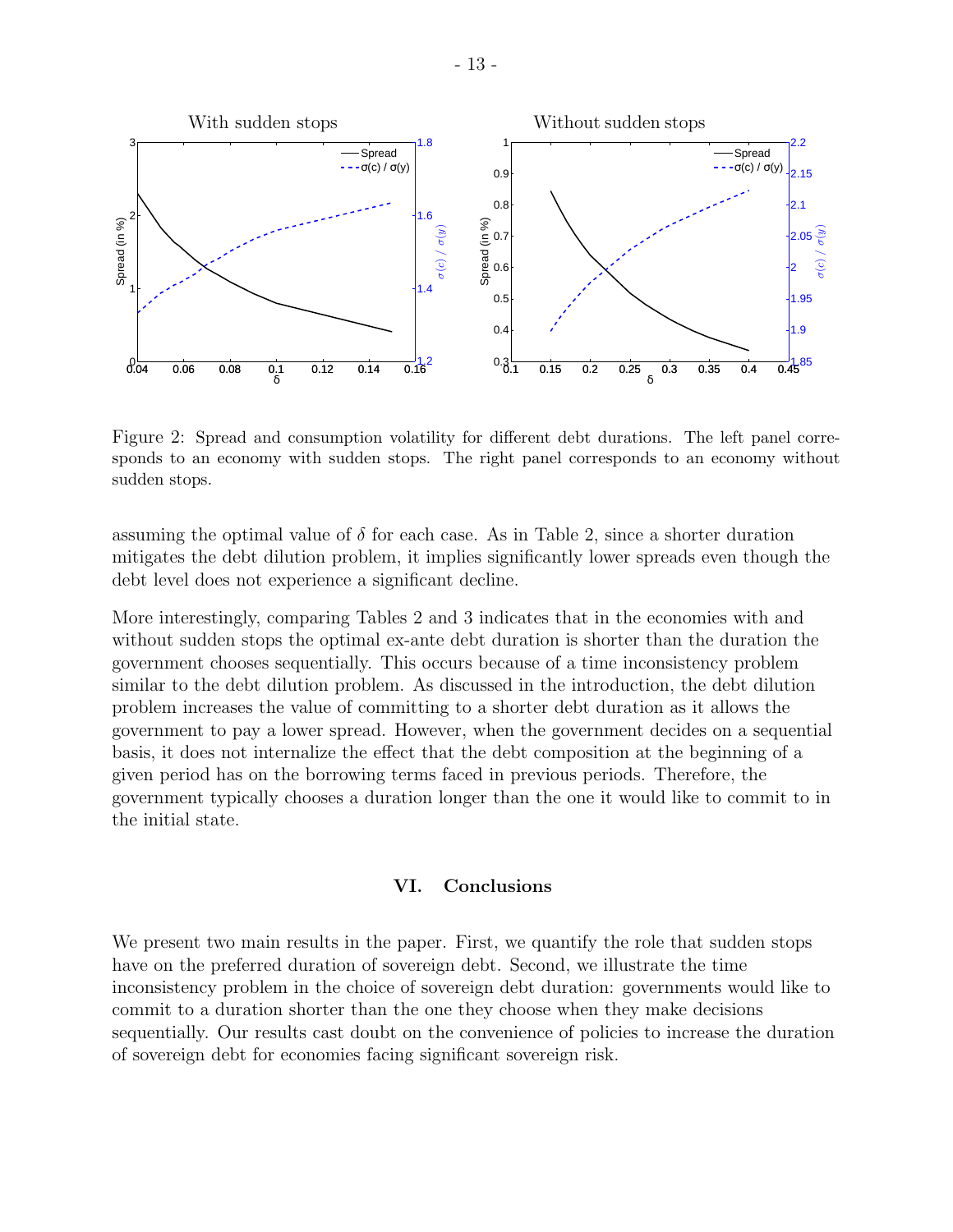|                          |        | With sudden stops Without sudden stops |
|--------------------------|--------|----------------------------------------|
| Average duration (years) | 3.6    | 0.8                                    |
| Mean Debt-to-GDP         | 34.4   | 34.8                                   |
| Mean $r_s$               | 1.7    | 0.5                                    |
| $\sigma(r_s)$            | 1.2    | 0.7                                    |
| $\sigma(c)/\sigma(y)$    | 1.8    | 2.1                                    |
| $\sigma(tb)$             | 2.2    | 2.2                                    |
| $\rho(tb,y)$             | $-0.3$ | $-0.7$                                 |
| $\rho(c, y)$             | 0.76   | 0.91                                   |

Table 3: Simulation Results when the government commits to a debt duration

*Note:* The standard deviation of *x* is denoted by  $\sigma(x)$ . The coefficient of correlation between *x* and *z* is denoted by  $\rho(x, z)$ . Moments are computed using detrended series. Trends are computed using the Hodrick-Prescott filter with a smoothing parameter of 1*,* 600. Moments for the simulations correspond to the mean value of each moment in 250 simulation samples, with each sample including 120 periods (30 years) without a default episode. Samples start at least five years after a default. Consumption and income are expressed in logs.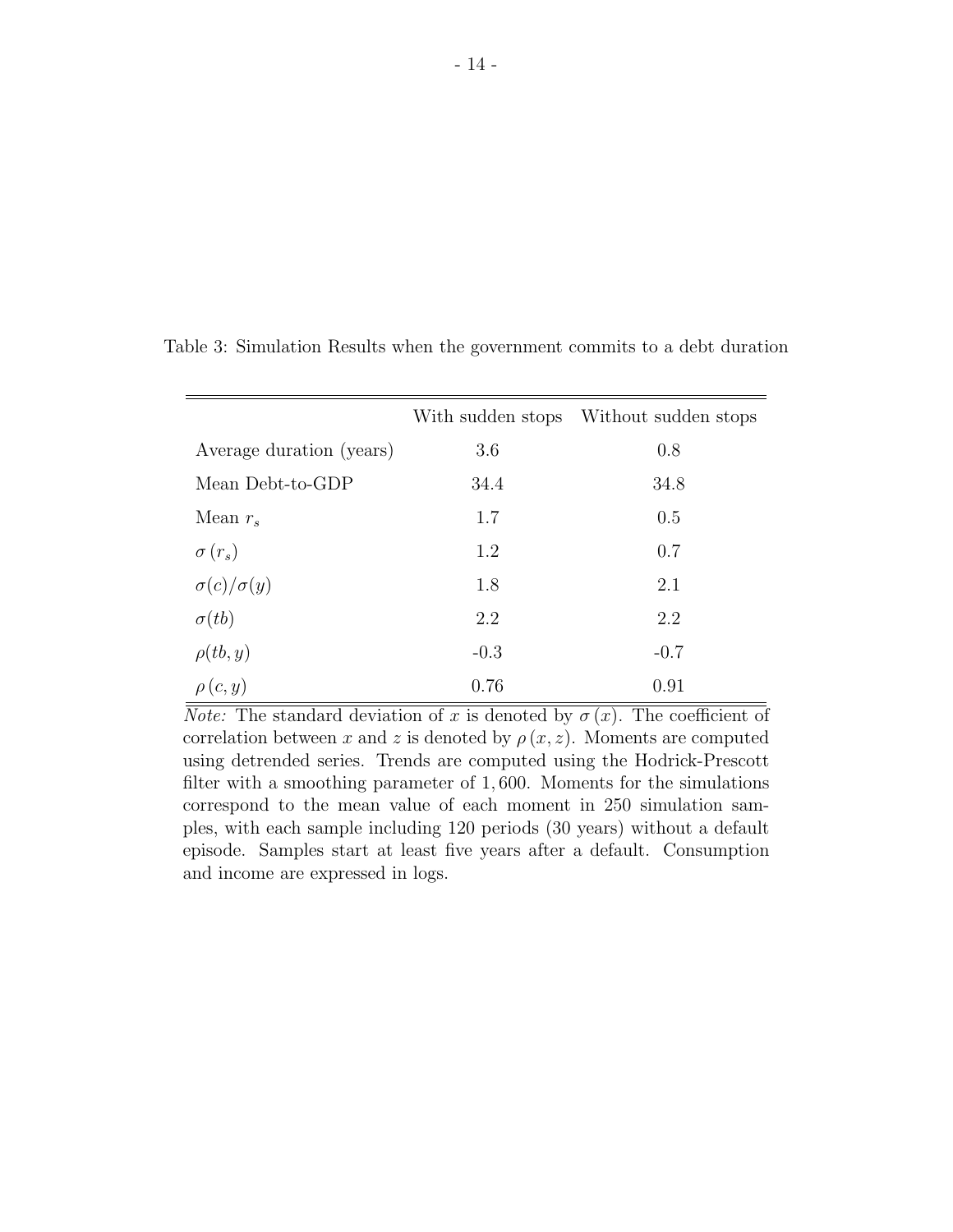#### **References**

- Arellano, C. (2008). 'Default Risk and Income Fluctuations in Emerging Economies'. *American Economic Review*, vol. 98(3), 690–712.
- Arellano, C. and Ramanarayanan, A. (2012). 'Default and the Maturity Structure in Sovereign Bonds'. *Journal of Political Economy*, vol. 120, no. 2, 187–232.
- Benjamin, D. and Wright, M. L. J. (2008). 'Recovery Before Redemption? A Theory of Delays in Sovereign Debt Renegotiations'. Manuscript.
- Bianchi, J., Hatchondo, J. C., and Martinez, L. (2012). 'International Reserves and Rollover Risk'. NBER Working Paper 18628.
- Broner, F. A., Lorenzoni, G., and Schmukler, S. L. (2013). 'Why do emerging economies borrow short term?' *Journal of the European Economic Association*, vol. 11, 67–100.
- Chatterjee, S. and Eyigungor, B. (2012). 'Maturity, Indebtedness and Default Risk'. *American Economic Review*, vol. 102(6), 2674–2699.
- Cole, H. L. and Kehoe, T. J. (2000). 'Self-Fulflling Debt Crises'. *Review of Economic Studies*, vol. 67(1), 91–116.
- Dias, D. A. and Richmond, C. (2007). 'Duration of Capital Market Exclusion: An Empirical Investigation'. Working Paper, UCLA.
- Durdu, B. (2013). 'Emerging Market Business Cycles: Recent Advances'. *International Economic Journal*. This issue.
- Eaton, J. and Gersovitz, M. (1981). 'Debt with potential repudiation: theoretical and empirical analysis'. *Review of Economic Studies*, vol. 48, 289–309.
- Forbes, K. and Warnock, F. (2012). 'Capital Flow Waves: Surges, Stops, Flight, and Retrenchment'. *Journal of International Economics*, vol. 88(2), 235–251.
- Hatchondo, J. C. and Martinez, L. (2009). 'Long-duration bonds and sovereign defaults'. *Journal of International Economics*, vol. 79, 117 – 125.
- Hatchondo, J. C., Martinez, L., and Roch, F. (2011). 'Fiscal rules and the sovereign default premium'. Mimeo.
- Hatchondo, J. C., Martinez, L., and Sapriza, H. (2010a). 'Quantitative properties of sovereign default models: solution methods matter'. *Review of Economic Dynamics*, vol. 13, no. 4, 919–933.
- Hatchondo, J. C., Martinez, L., and Sosa Padilla, C. (2010b). 'Debt dilution and sovereign default risk'. Federal Reserve Bank of Richmond Working Paper 10-08R.